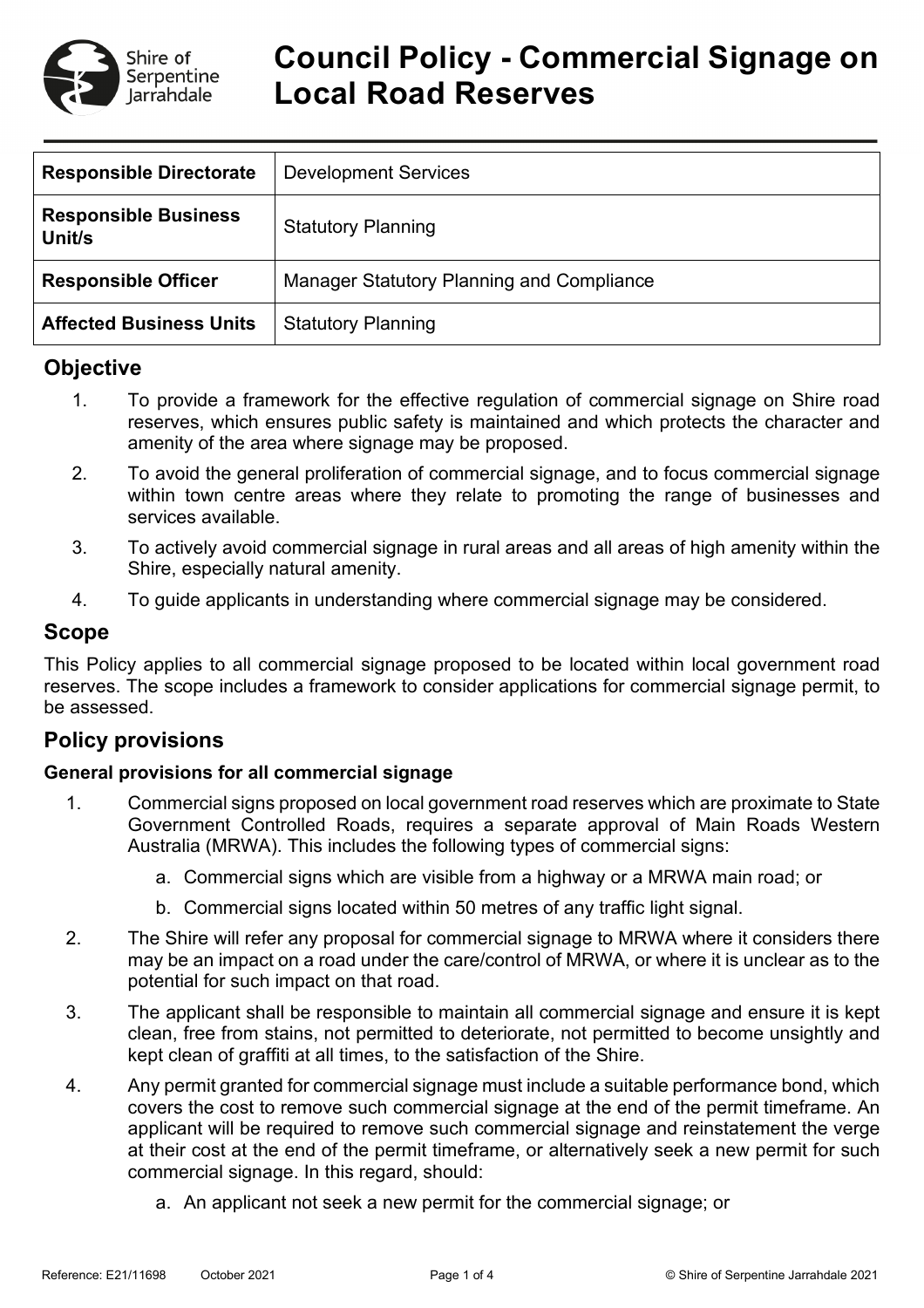

- b. An applicant, in seeking a new permit for the commercial signage, has such permit refused by the Shire; and/or
- c. Fail to remove such commercial signage;

the Shire will utilise the performance bond to complete such removal and verge reinstatement works.

#### **Acceptable Sign Types**

- 5. The following freestanding sign types may only be considered for a permit (as defined under Local Planning Policy 4.11):
	- Freestanding sign;
	- Pylon sign.

#### **Location, display and positioning**

- 6. Commercial signage will only be considered on Shire managed local road reserves located within commercial, centre or mixed use zones within the localities of Byford, Mundijong, Serpentine or Jarrahdale.
- 7. Commercial signage on local road reserves in all other areas will not generally be supported. Specifically, consistent with the policy objective, commercial signage in rural areas and areas of high amenity within the Shire, especially natural amenity, will not be supported.
- 8. Commercial signage should not be located within 100m of other commercial signage on the same local government road reserve.
- 9. Commercial signage should be positioned to not expose an unsightly back view of such commercial sign, to areas that are publicly visible.
- 10. Commercial signage will not be permitted if it has the potential to obstruct safe intersection site distances.
- 11. Commercial signage should only display information of available commercial and/or retail services located within the town centre environment where the commercial sign is proposed.
- 12. In assessing consideration of acceptable positioning of commercial signage, the following table will be given regard in respect of setbacks from the edge of the road carriageway curb:

| <b>Street Type</b>                                      | <b>Design Speed</b><br>Km/hr | Distance to edge<br>of carriageway<br>(Frangible sign) | Distance to edge<br>of carriageway<br>(Non frangible<br>sign) |
|---------------------------------------------------------|------------------------------|--------------------------------------------------------|---------------------------------------------------------------|
| Integrator A and B                                      | 70                           | 2.5 <sub>m</sub>                                       | 2.75m                                                         |
|                                                         | 60                           | 2m                                                     | 2.5m                                                          |
| Neighbourhood<br>connectors and<br>50km/hr integrator B | 50                           | 0.75m                                                  | 1.15m                                                         |
| Access street                                           | 50 or less                   | 0.75m                                                  | 0.75m                                                         |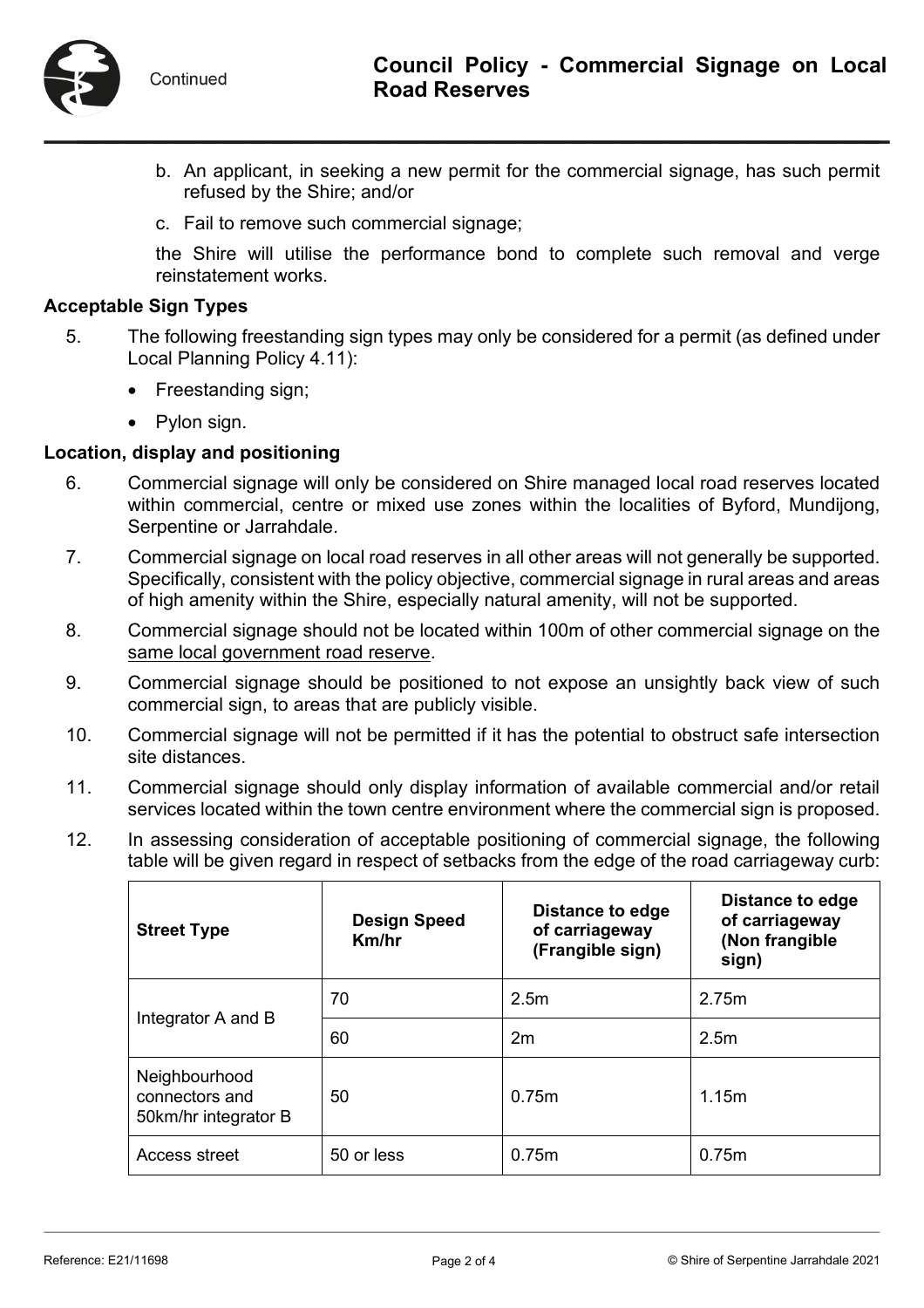### **Safety**

- 13. All commercial signs and their associated fittings are to be constructed in accordance with relevant current Australian Standards.
- 14. Each commercial sign is to have a frangible level above the base plate and the structural adequacy of the frangible support is to be certified by a suitably qualified structural engineer.
- 15. Commercial signage must be manufactured from damage resistant materials and be nonflammable.
- 16. Commercial signs will not be supported within or in the vicinity of intersections where traffic speed and movements are such that the driver needs to concentrate fully on the task of driving.
- 17. Commercial signs will not be permitted if they impede pedestrian, bicycle or vehicular movement.

#### **Application**

- 18. When assessing a permit application for commercial signage on a local government road reserve consideration will be given to the following matters in addition to the provisions of this policy:
	- Whether the scale of the commercial sign is appropriate;
	- Whether the design, colours and materials of the commercial signage reflects natural character;
	- Whether the commercial signage would result in an excess/proliferation of signage in the area (taking account of existing commercial signage either located on private land or within local government road reserves);
	- Whether the form of the commercial sign unreasonably detracts or obstructs key landscape or architectural values of buildings;
	- Whether the proposed commercial signage poses unacceptable safety risk to the public.

### **Administration**

- 19. Any permit application will be subject to an applicant demonstrating suitable public liability insurance in order to indemnify the Shire against any and all claims or action arising as a result of the commercial sign. No permit application will be assessed by the Shire until an applicant provides evidence of suitable Public Liability Insurance.
- 20. An applicant with an approved commercial sign must provide annual evidence of maintaining such Public Liability Insurance to the satisfaction of the Shire.
- 21. In addition to the permit application fee, an annual licence fee is required to be paid to the Shire for the commercial signage consistent with the adopted fees and charges.

# **Definitions**

**Edge of Carriageway** - the face of a kerb or cycle lane or road carriage

**Commercial, centre or mixed use zone** – a zone however named, the objectives of which as set out within the town planning scheme for the locality which indicates that it is an area suitable for:

> - A range of shops, offices, restaurants and other commercial outlets (whether or not in a town centre or activity centre); or